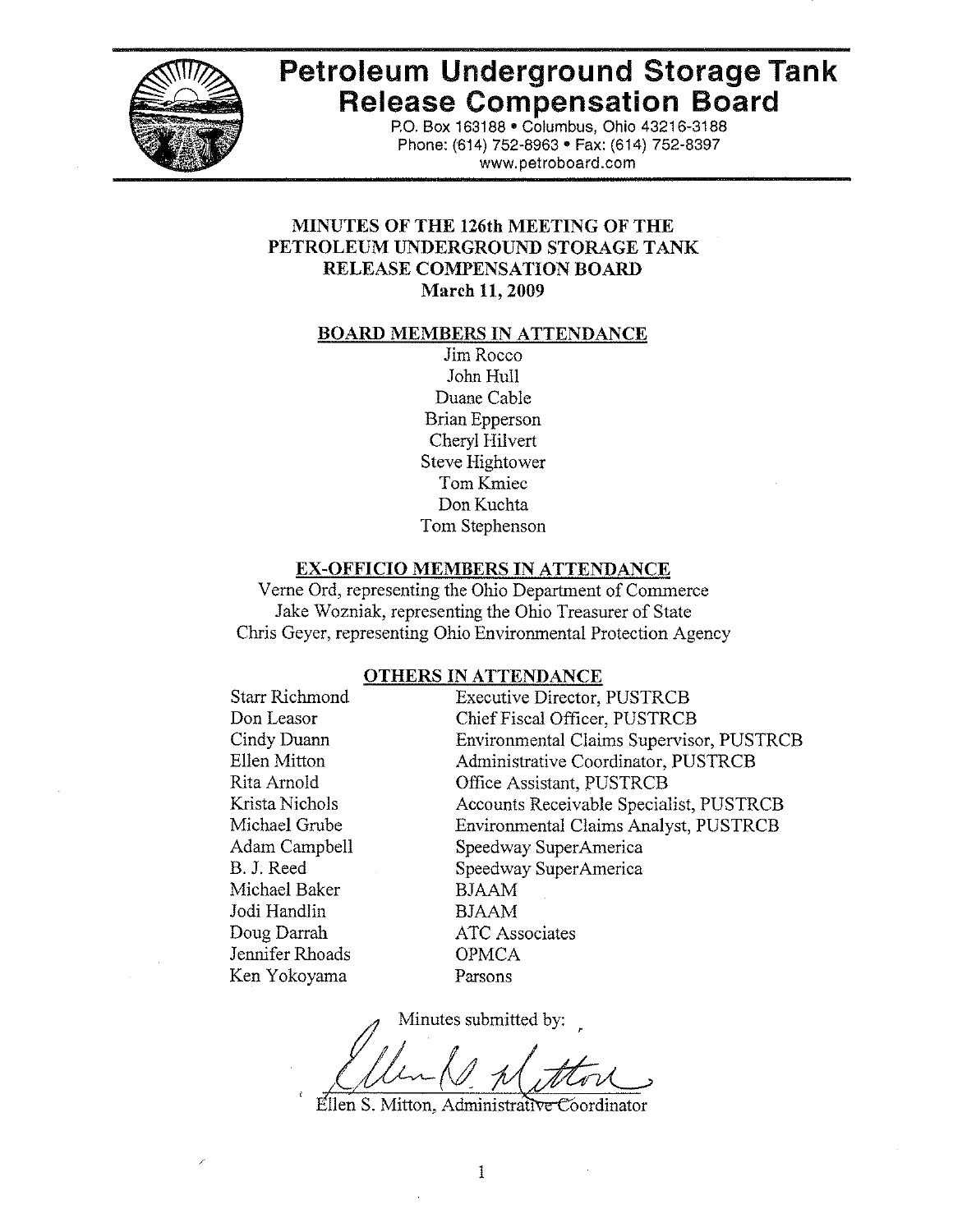## **Call To Order:**

Chairman Rocco convened the one hundred twenty-sixth meeting of the Petroleum Underground Storage Tank Release Compensation Board on Wednesday, March 11, 2009, at 10:05 a.m. The following members were in attendance: Jim Rocco; John Hull; Duane Cable; Brian Epperson; Tom Stephenson; Steve Hightower; Mayor Don Kuchta; Cheryl Hilvert; Tom Kmiec; Verne Ord, representing Director Kimberly Zurz, Ohio Department of Commerce; Christopher Geyer, representing Director Chris Korleski, Ohio Environmental Protection Agency; and, Jake Wozniak, representing Kevin Boyce, Ohio Treasurer of State.

Chairman Rocco asked if there were any comments, questions, or discussions regarding the minutes from the January board meeting and there were none. Mr. Cable moved to approve the minutes. Ms. Hilvert seconded the motion. A vote was taken and eleven members voted in the affirmative. Mr. Geyer abstained. The motion carried.

## **BUSTR Report:**

Chairman Rocco called upon Mr. Verne Ord, Assistant Bureau Chief, BUSTR, to present the BUSTR report.

Mr. Ord stated that BUSTR is on track to meet the requirement of the Energy Act, which mandates the on-site inspection of each underground storage tank (UST) in Ohio every three years. He said that to date there had been inspections at 3,185 facilities, which represents approximately 43% of total facilities. Mr. Ord said that BUSTR inspections are about a year and one-half into the first three-year cycle.

Mr. Ord stated that BUSTR requested two additional "Senior Environmental Employment" ("SEE") employees to be hired in addition to the two previously hired last year. The "SEE" employees are actually employed by the USEPA through the National Asian Pacific Center on Aging. Mr. Ord stated their salaries are funded through the USEPA.

Mr. Ord said that a new procedure to allow internet interaction regarding the five-year rule review is in its early stages. He said they are currently working through all the steps necessary to ensure that BUSTR has the ability to receive and respond to emails from the UST community. Mr. Ord stated that all registered active tank owners, as well as consultants, would receive information regarding the five-year rule review.

Mr. Ord said it appears that the Ohio tank population is beginning to stabilize, saying that while tanks are still going into the ground, it appears they are coming out of the ground at a slightly faster rate. He noted that on December 6, 2008, there were 23,153 registered tanks, and as of February 28, 2009, Ohio is down to 23,099 USTs.

## **Financial Report:**

Chairman Rocco called upon Mr. Don Leasor, Chief Fiscal Officer, to present the Financial Report.

Mr. Leasor stated that the Auditor of State had completed the desk review of the 2009 audit, which was presented at the January Board meeting. He said that the Auditor did not make any changes and the audit was released on February 24, 2009. Mr. Leasor said that as discussed at the last Board meeting, the contract with Schneider Downs ended, and he is working with the Auditor of State's office regarding the Request for Proposal (RFP) process for the next five-year audit cycle. He added that the Auditor of State's office would be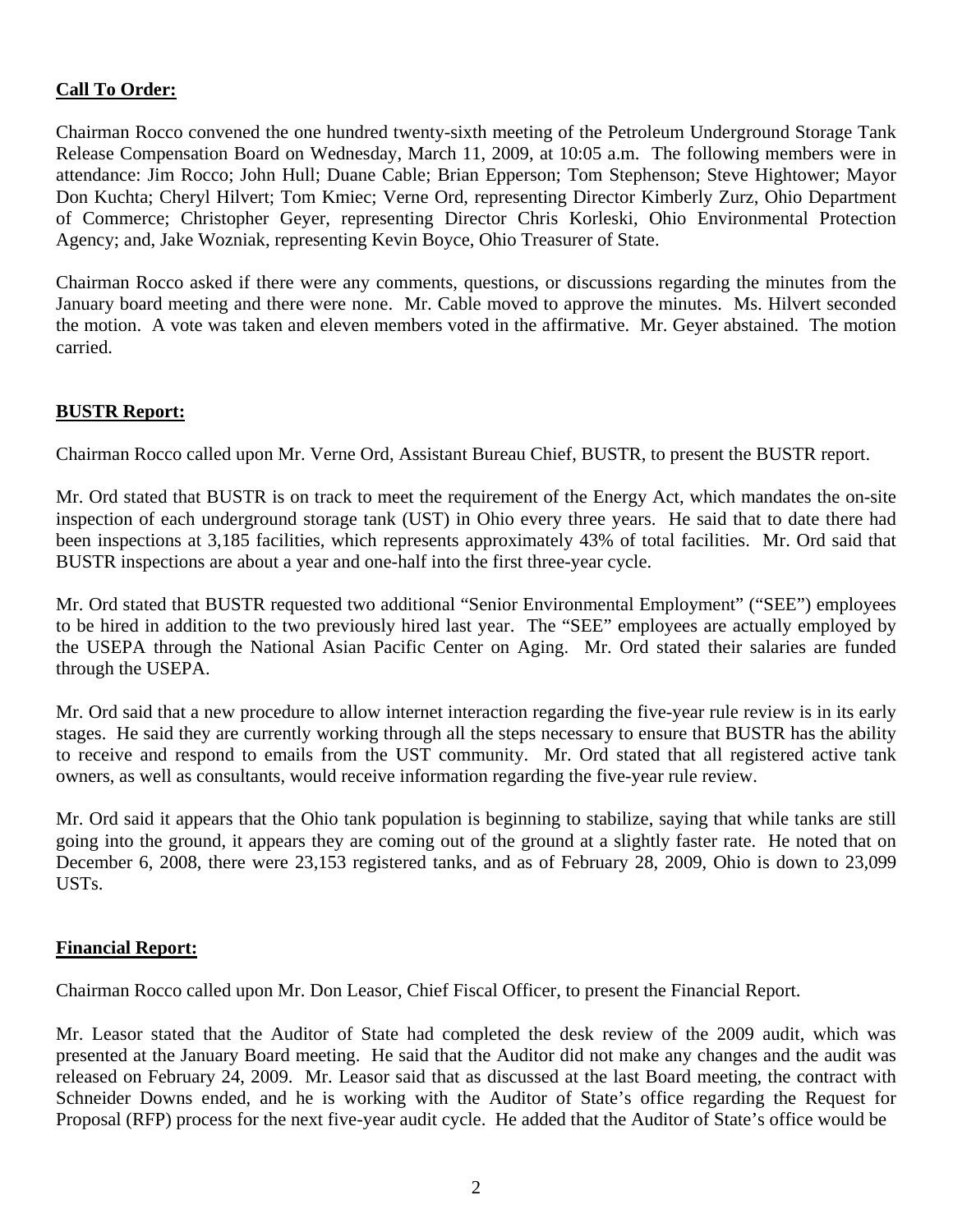sending out the RFPs in mid-April. Mr. Leasor hopes to have a firm selected by the June Board meeting, at which time he will seek the Board's final approval. He added there had been discussions with the Auditor of State's office about the possibility of performing the claim liability study off schedule in order to spread the work throughout the year.

Mr. Leasor said there had been testimony given before the Agriculture and Development Sub-Committee as part of the biennial budget request. That budget request is entirely for salary expenses.

Mr. Leasor said that the December and January financials were mailed to each member. He asked if there were any questions or concerns to be discussed. Hearing none, he began his report with the January figures.

Mr. Leasor said that as of January 31, 2009, the unobligated account balance was approximately \$11.52 million. He said that there was an additional amount of just under \$4.14 million remaining in the obligated account that is set aside for fiscal year 2009 claim settlement payments, and the debt service account was a little under \$7.03 million.

Mr. Leasor said to date there had been approximately \$14.46 million in tank fees collected, representing 98% of the \$14.76 million budgeted for the 2008 program year. He said that this amount is net of approximately \$65,000 in refunded tank fees.

He noted that the claims expense for January was approximately \$667,000. Mr. Leasor said that the claims expense for December was \$2.2 million, which included a lump sum payment to a major oil company in the amount of \$1.82 million. He stated that approximately \$5.85 million had been paid in claims from July 1, 2008, to date.

Reporting on other line items, Mr. Leasor explained that in January the interest income was down significantly due to a decrease in yield in the STAR Ohio account. He said that the interest rate in January was down to .7% and in February the rate had dropped to .4%. Mr. Leasor stated that if the yields remain this low, we will not meet the budgeted interest income for 2009; however, interest income accounts for less than 5% of the total budgeted revenue.

Mr. Leasor noted that the legal and professional line item for December and January was higher than prior months. He said that the December expenses were for the first quarter payment for the Assistant Attorney General's services, and the January expenses were related to the 2008 audit.

Mr. Leasor noted that the travel line item is now about 85% of the amount budgeted. He said the \$1,503 expense in January included Board members' travel reimbursement and reimbursement to a staff member for travel to Cleveland, Ohio for a court hearing.

Mr. Leasor stated that with the exception of cyclical items such as postage, printing and copying, and the bond trustee expense, all other expense line items are on target through the end of January.

## **Claims Report:**

Chairman Rocco called on Ms. Cindy Duann, Environmental Claims Supervisor, to present the claims report. Ms. Duann said that currently the total maximum liability of in-house open claims is approximately \$27.8 million.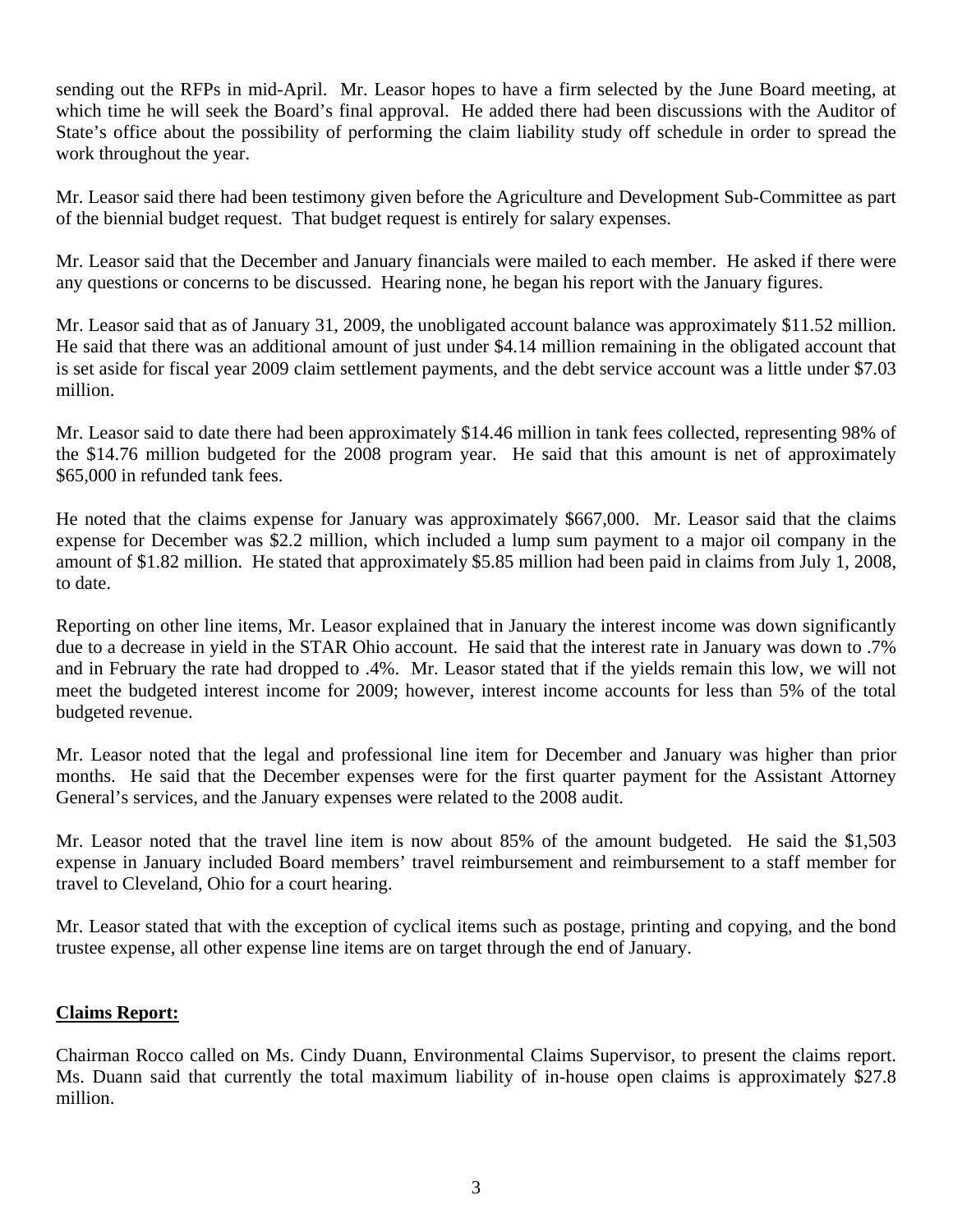Ms. Duann said using the historical claim payout of 70%, the actual anticipated claim liability of unpaid claims is about \$19 million. She said that 1,731 fund eligible sites had received an NFA and the average cleanup cost per NFA site is \$122,965. Ms. Duann said that 134 NFA'd sites, or less than 8%, were cleaned up exclusively under BUSTR's 1999 and/or 2005 risk based correction action rules (RBCA) with an average cleanup cost of \$67,359 per site. She said for those 77 NFA'd RBCA sites that did reach their deductible, the average clean up cost is \$106,067 per site.

Ms. Duann said there are currently 39 claims under appeal. Ms. Duann said that settlement addendums had been issued for many of these appeals; and, more information had been requested from the tank owners for some appeals.

She said that during the last two months, the claims staff had received a total of 160 claims and settled 77 claims. Ms. Duann anticipates a total claim settlement offer of about \$8 million this year. She said that the average payout rate in this program year is at 68.6%, which is in line with the last three years' statistics.

Ms. Duann said the Board had received a total of 16 eligibility applications in the last four months. She said the overall average for this program year is seven applications per month and an average of eight applications had been determined monthly. Ms. Duann said that 35% of the eligibility packages had been denied; and, of those 22 denials, only one was due to late filing. She said currently there are 18 eligibility applications awaiting review.

Ms. Duann said the Board received 11 RAP cost pre-approval applications last month. She stated that ten of these cost pre-approvals were for expensive Dual Phase Extraction (DPE) remediation and all ten of the applications were from one consultant. Ms. Duann stated that communications had been established with BUSTR for joint review of these DPE RAPs.

Ms. Duann stated that so far this program year, an average of 15 cost pre-approval applications were received per month, and an average of 17 per month were determined.

## **New Business**

## *Hardship Application*

## **Claim #18344-0001/10/26/98 Owner – Gary Glessner, dba Red Stripe Associates**

Ms. Richmond stated that this application is from Gary Glessner, owner #18344, doing business as Red Stripe Associates in St. Clairsville, Ohio. This is Mr. Glessner's ninth request for hardship status. Previous hardship applications expired in 2001, 2002, 2003, 2005, 2006, and 2008. Ms. Richmond stated that applications for hardship status were denied in August 2006 and November 2008.

Ms. Richmond noted that Mr. Glessner's previous hardship renewal application was reviewed and denied at the November 12, 2008, Board meeting. Ms. Richmond said she had talked with Mr. Glessner and he informed her that both the property and the business were sold at a loss in November 2008 and now there are no assets. Red Stripe Associates is still responsible for and is continuing the corrective action.

She said that to date the Fund had reimbursed Mr. Glessner almost \$150,100 in corrective action costs. Ms. Richmond said that the most recent claim was received in December 2008 and totals \$18,540. In addition to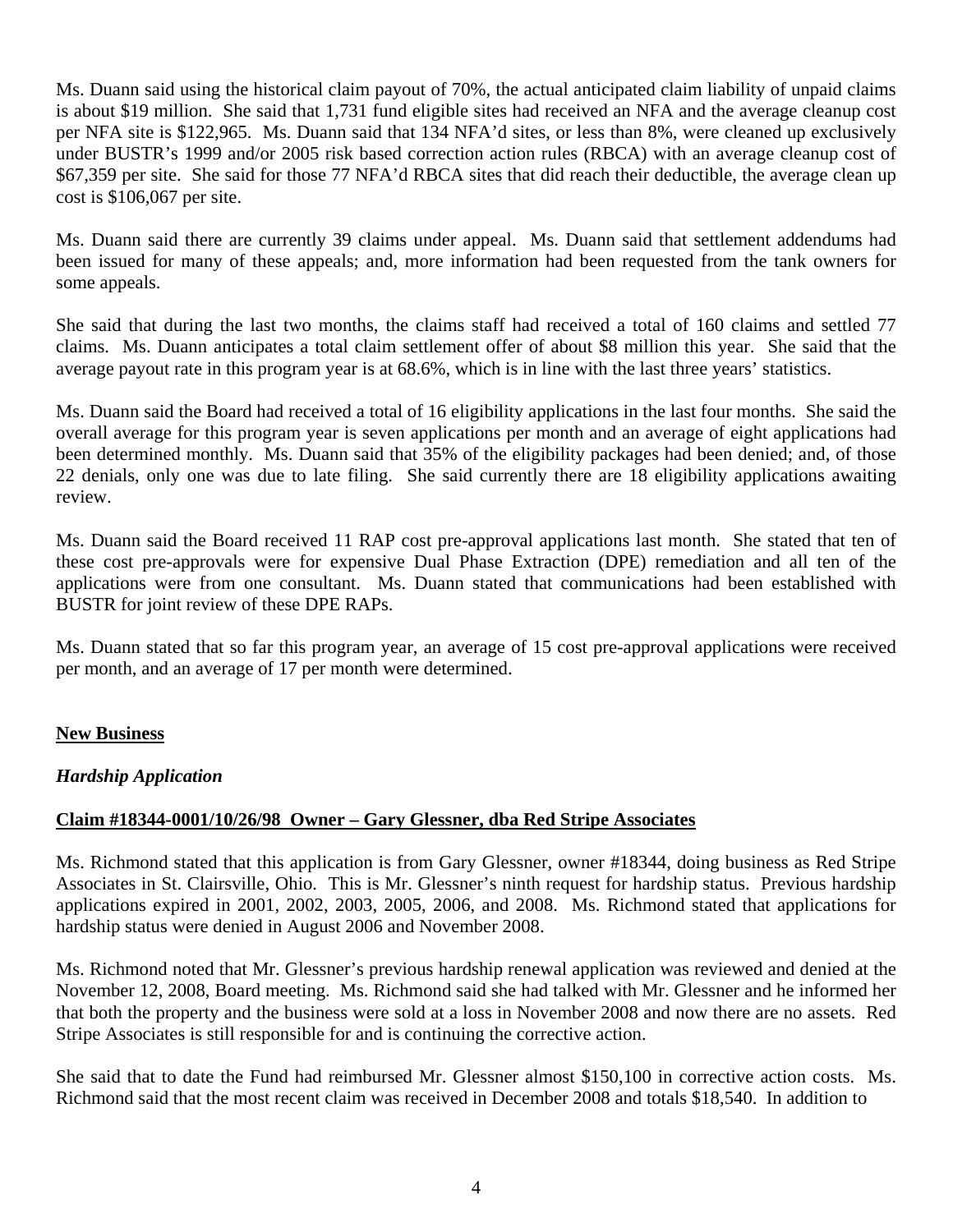the review of the hardship application, a US Environmental Protection Agency (EPA) financial capacity test was used to determine if Mr. Glessner's company, Red Stripe Associates, had the ability to carry debt. She said that the financial capacity test indicated that Red Stripe Associates could not afford corrective action costs.

Ms. Richmond recommended that the Board approve this application and grant hardship status to Red Stripe Associates. Mayor Kuchta moved to approve the application. Mr. Epperson seconded and a vote was taken. All members voted in the affirmative. The motion carried.

# *Office Lease*

Chairman Rocco called upon Ms. Richmond to discuss the office lease renewal option. Ms. Richmond stated that the lease for our current office space and additional storage space will expire on June 30, 2009. She said the lease has a renewal option for the period of July 1, 2009 through June 30, 2011 and a monthly rate of about \$8,650, which is a \$350 per month increase. Ms. Richmond stated that the lease requires a 60-day notice to exercise the renewal option; and, the rate had been negotiated with the original lease.

Mr. Hull moved to authorize the Chairman to exercise the lease option for the Board's office space and dedicated storage space on the  $15<sup>th</sup>$  floor of the LeVeque Tower for a time period of July 1, 2009 through June 30, 2011. Mr. Geyer seconded. A vote was taken and all were in favor. The motion carried.

## *Certificate of Coverage Ratification*

Chairman Rocco called upon Ms. Richmond to present for ratification by the Board the lists of owners who, since the last Board meeting, had either been issued or denied a Certificate of Coverage.

Ms. Richmond explained that behind Tab 6 there are two lists of owners. The first is a listing of owners who had been issued a program year 2007 Certificate of Coverage; and, behind the blue divider page, a listing of owners who had been denied a program year 2007 Certificate of Coverage. She said that behind Tab 7 there is a list of owners who had been issued a program year 2008 Certificate of Coverage; and, behind the blue divider page, a listing of owners who had been denied a program year 2008 Certificate of Coverage.

Ms. Richmond said that the process used to review the fee applications and issue or deny a Certificate of Coverage included a review for completeness to determine that full payment had been made, financial responsibility was demonstrated, and BUSTR registration was complete. In a second level of review, BUSTR registration data is considered to determine whether tanks for which coverage is sought are in compliance with BUSTR rules. Ms. Richmond said if there are no issues, the facility receives a Certificate of Coverage.

Ms. Richmond explained that if compliance issues are discovered, notice is provided to owners in accordance with the Board's rules and the Revised Code. Throughout this process the Board's staff works with owners to correct the fee statement record and/or refers the owner to BUSTR to correct the registration record. She stated that the staff often continues to work with owners even after a determination to deny a Certificate of Coverage had been issued. The Board's rules and the Revised Code make provisions for an appeal of the determinations issued within this process.